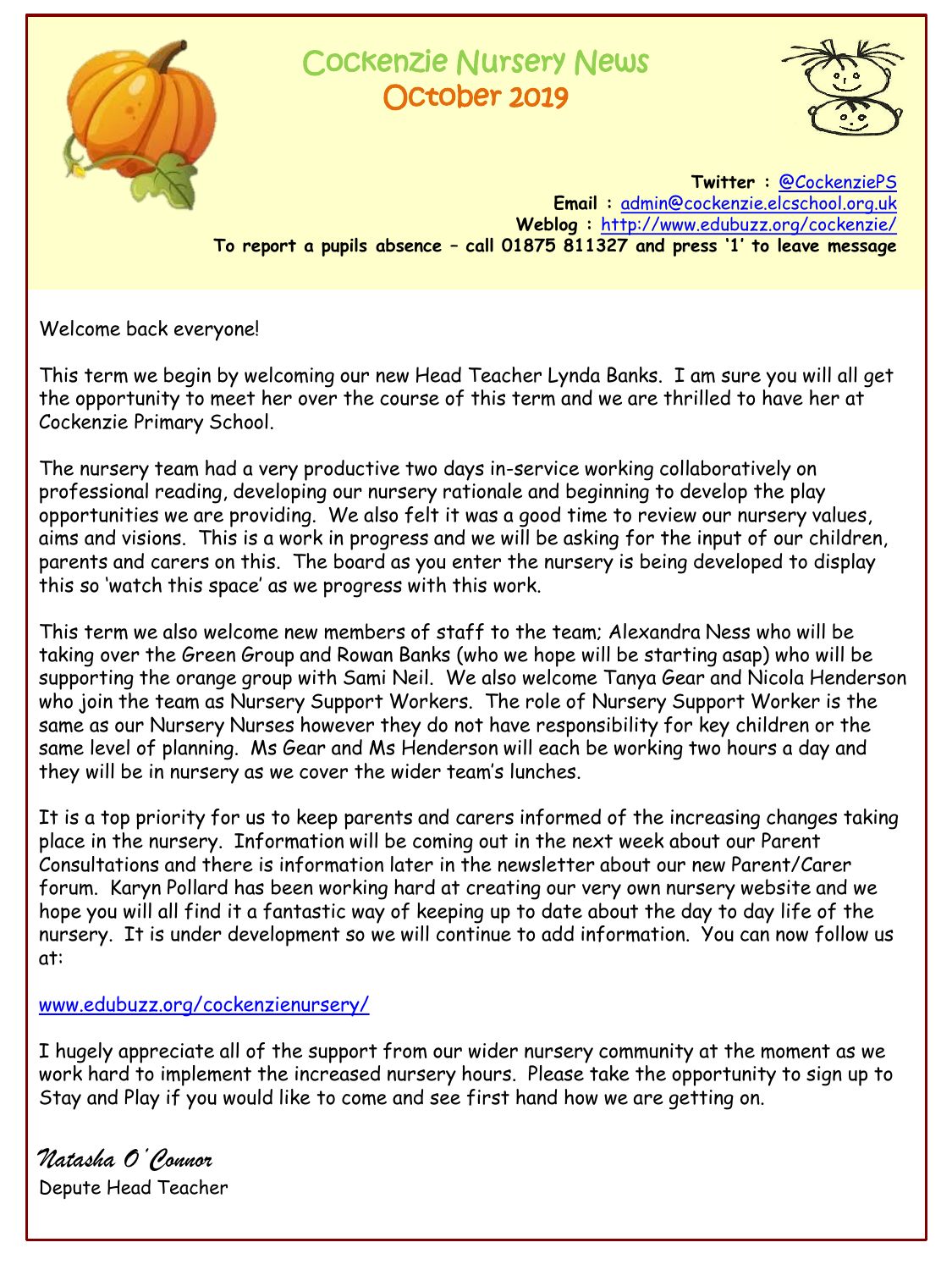

|                                 | Halloween<br>Please feel free to send your children to nursery on Halloween (Thursday<br>31st October) in a costume although this obviously is not compulsory.                                                                                                                                                                                                                                                                                                                                                                                                                                                                                                                                           |
|---------------------------------|----------------------------------------------------------------------------------------------------------------------------------------------------------------------------------------------------------------------------------------------------------------------------------------------------------------------------------------------------------------------------------------------------------------------------------------------------------------------------------------------------------------------------------------------------------------------------------------------------------------------------------------------------------------------------------------------------------|
| paten <mark>i</mark> s<br>Morum | <b>Parent/Carer Forum</b><br>Mrs Pollard and myself have decided to establish a Parent/Carer Forum.<br>This will not take away from the fantastic work being done by our Parent<br>Link or PTA but hopefully will work more as information sessions for<br>specifically nursery parents/carers. At the Parent/Carer Forum we will be<br>able to update everyone on the work taking place in the nursery whilst<br>allowing the opportunity for our parents/carers to ask questions and add to<br>our development work.<br>If you are interested in attending this, the first session will be on<br>Tuesday 5 <sup>th</sup> November, 5pm - 6pm. Please enter the school via the<br>nursery door.         |
| Meeting                         | Parent Link Meeting and Parent Teacher Association (PTA)<br>The next meeting dates are as follows:<br>$\div$ PTA meeting - Tuesday 5 <sup>th</sup> November at 1900hrs.<br>❖ Parent Link meeting - Wednesday 27 <sup>th</sup> November at 1900hrs<br>All are welcome to attend.                                                                                                                                                                                                                                                                                                                                                                                                                          |
|                                 | <b>Christmas Dates</b><br>We hope that all of our children are able to attend all of these sessions, even<br>if this is not their normal time to attend nursery. If your child is able to<br>stay please can you let your child's key worker know.<br>Tuesday 10 <sup>th</sup> December - Christmas Lunch - information to follow.<br>Thursday 12 <sup>th</sup> December <i>(time to be confirmed)</i> - Christmas Carol<br>Performance for all parents and carers.<br>Thursday 19 <sup>th</sup> December (1.00pm - 2.30pm) - Christmas Party for all<br>nursery children. Parents/carers are free to join us at 2.00pm to see Santa<br>arriving.<br>Friday 20 <sup>th</sup> December - last day of term |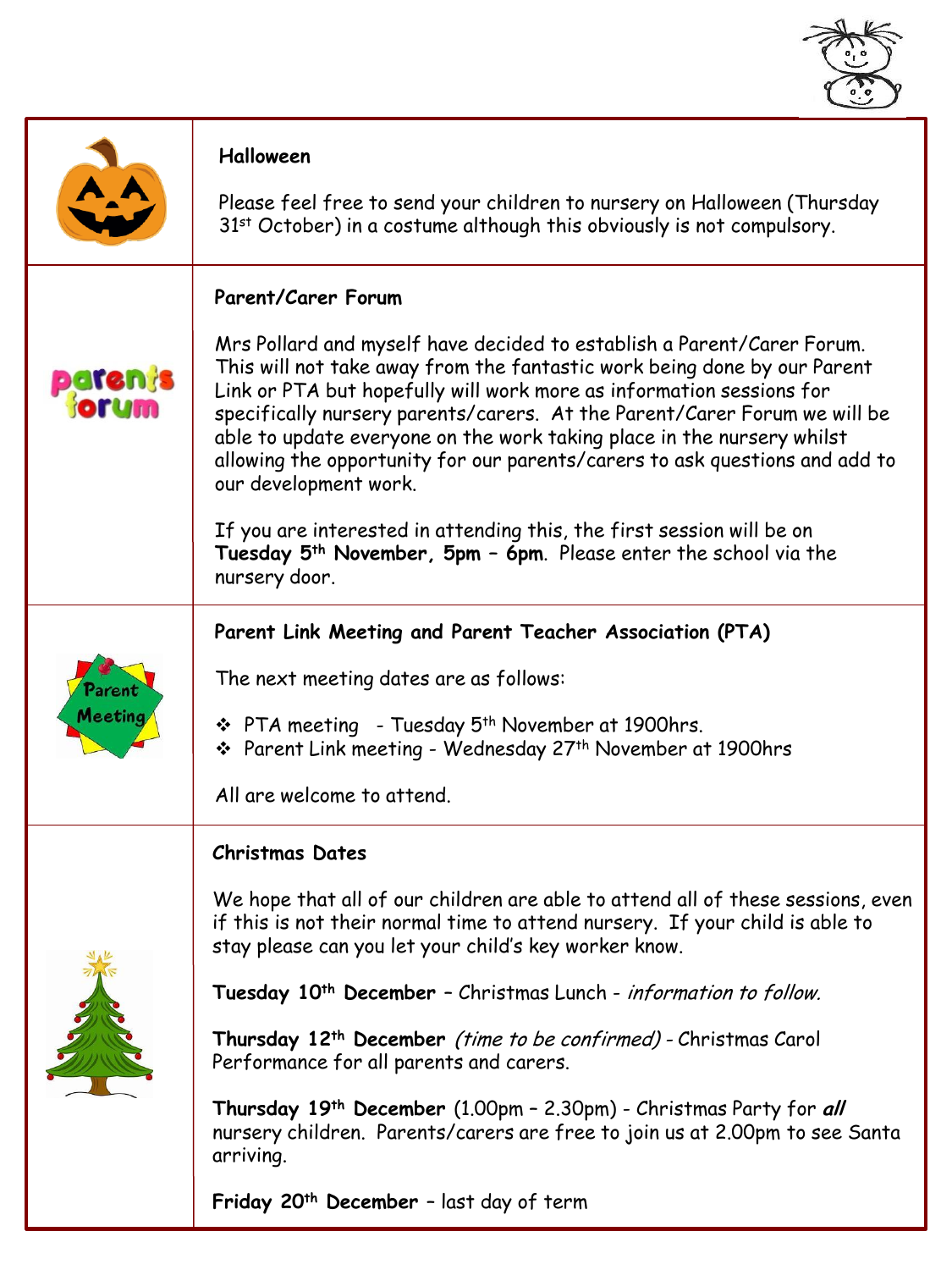

| FUNDRAISER | Fundraising<br>A huge thank you to everyone who has supported us this term in our<br>Cauliflower Card and our Obstacle Course fundraisers. We have incredibly<br>raised over £1000! We are working hard to develop our use of technologies<br>within the nursery and this will go a long way towards helping us to resource<br>this.                                                                                                                                                                                                                                                                                                                                                                                                                                                                                                                                                                                                                                                                                                                                                                                                                                                                                                                                                                                                                                    |
|------------|-------------------------------------------------------------------------------------------------------------------------------------------------------------------------------------------------------------------------------------------------------------------------------------------------------------------------------------------------------------------------------------------------------------------------------------------------------------------------------------------------------------------------------------------------------------------------------------------------------------------------------------------------------------------------------------------------------------------------------------------------------------------------------------------------------------------------------------------------------------------------------------------------------------------------------------------------------------------------------------------------------------------------------------------------------------------------------------------------------------------------------------------------------------------------------------------------------------------------------------------------------------------------------------------------------------------------------------------------------------------------|
|            | A few reminders<br>• Please remember to label everything you are sending in to nursery.<br>Remember this term's snack money (£9.00) is now due. Please only pay<br>$\bullet$<br>snack into 'Term 2 Nursery Snack 23 Oct -20 Dec' fund and not via pre-<br>ordering school meals. Thank you<br>Please ensure that if your child needs an inhaler we have one in nursery.<br>$\bullet$                                                                                                                                                                                                                                                                                                                                                                                                                                                                                                                                                                                                                                                                                                                                                                                                                                                                                                                                                                                    |
|            | Primary 1 Enrolment<br>By now all of our Pre-school families should have had their information<br>about primary 1 enrolment.<br>Please remember if you want to enrol at Cockenzie Primary School but do<br>not live in catchment then once you have sent your form away applying for<br>Cockenzie, you must also enrol at your catchment school to ensure there is a<br>space there if needed. I can not stress enough how important it is that you<br>do this as unfortunately it is not quaranteed you will get a space at<br>Cockenzie.<br>If your child has their birthday in January or February and you are<br>considering deferring their entry to primary 1 until 2021 then, again, please<br>ensure you have still enrolled them for this coming primary 1 session but do<br>let your child's key worker know you are considering deferring. I am always<br>happy to discuss a deferred year with any family who would like more<br>information.<br>My final word of advice is please ensure you arrive to enrol with all of the<br>required paper work, particularly the council tax part as, from experience,<br>this is the part people find the hardest to get a hard copy of.<br>Unfortunately we can not enrol any child for primary 1 who we have not seen<br>all of the paperwork for and we will ask you to come back again with what is<br>required. |